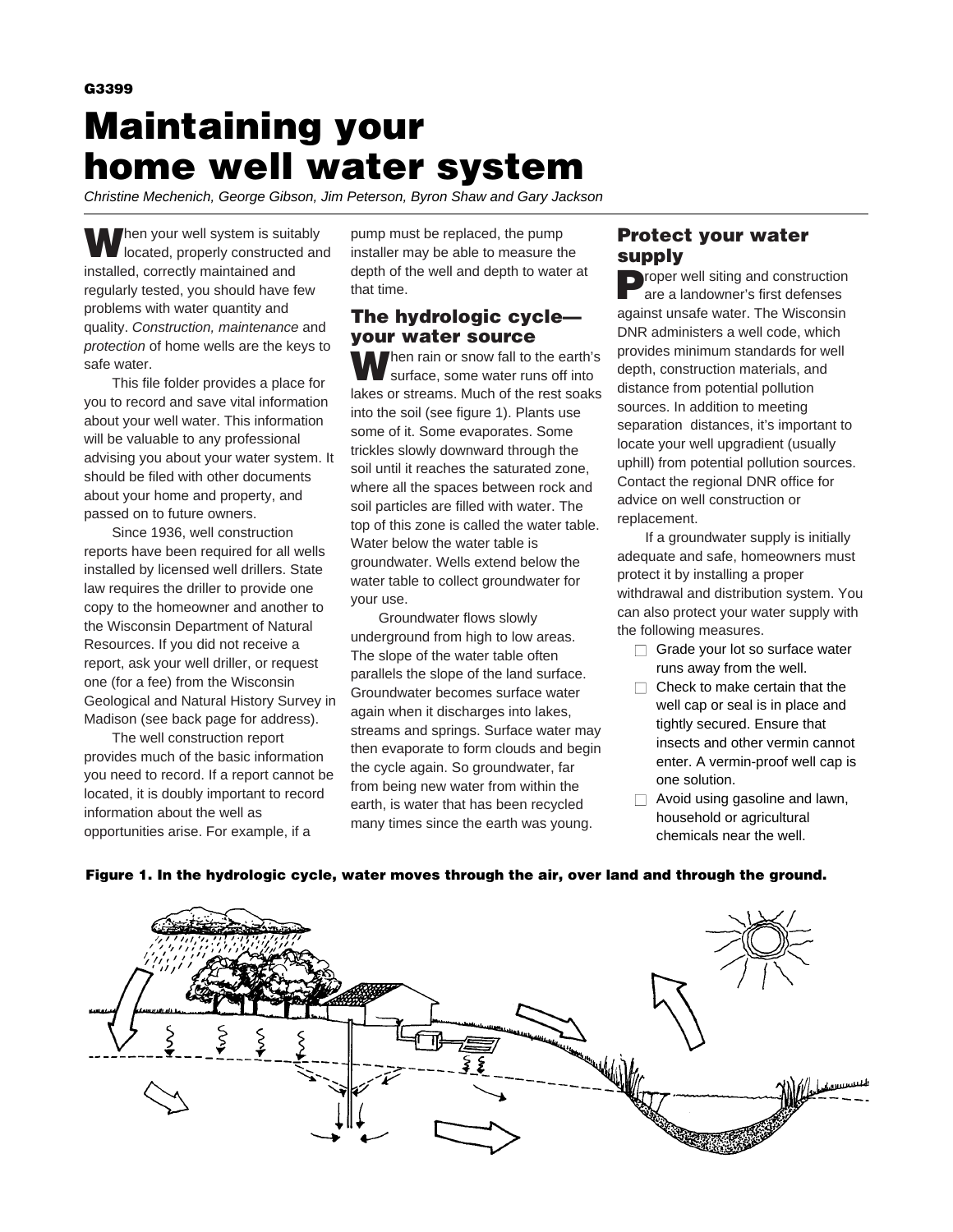- $\Box$  Protect basement wells from flooding and sewers which may back up. In most cases, basement wells are now prohibited.
- $\Box$  Protect wells in pits from surface water flooding. Pits subject to flooding should be abandoned. Contact the DNR for assistance.
- $\Box$  Properly abandon unused wells by filling them from bottom to top with grouting clay or cement. Call a pump installer or well driller for advice or assistance.
- $\Box$  Avoid improper plumbing connections that could allow contaminants to back-siphon down your well.
- $\Box$  Plan ahead to replace your well should it become necessary.

Continued protection of groundwater depends on proper land-use activities. Most residential wells draw water that entered the ground within a few miles of the well. How you and your neighbors use the land can be an important factor in the quality and quantity of your water supply. Possible sources of well contamination are animal waste, fertilizers, pesticides, septic tank systems, landfills and dumps, and commercial or industrial "spills" or discharges, including leaking underground fuel tanks.

Detecting contaminated groundwater requires regular testing. Homeowners should test their water supply each year. Consider seasonal tests if one sample shows elevated levels of contaminants. Always test water if unusual odors, colors or turbidity develop, or if you note an interrupted supply (for example, if the well pumps air or sediment).

Well drillers and pump installers are required to disinfect and test the well any time they service the well, pump, or plumbing system. (Follow the same procedure if you do the work yourself.) Homeowners should receive a copy of the test results.

## **Your well site**

In the grid in the next column, sketch the location of your home and other structures on your lot in relation to your n the grid in the next column, sketch the location of your well. Include distances to your own or your neighbor's septic system, dry wells, barnyards, kennels, abandoned wells and gasoline or fuel oil tanks. Note any significant differences in elevation on your lot, and the general pattern of surface drainage. If a groundwater contour map is available from your county, use it to draw in the groundwater flow direction. If one isn't available, estimate the direction, remembering that groundwater flow is usually toward the nearest stream, and often follows surface topography.

You may also wish to indicate the location of and distance to local landfills or dumps, or industrial, commercial or agricultural activities. Consult this record when considering any landscaping or construction, or when interpreting well water quality results.



## **Your well records**

(If it is available, include a copy of your Wisconsin well construction report with your other documents.)

### **Well driller**

| Name         |  |
|--------------|--|
| Address      |  |
| <b>Phone</b> |  |

#### **Maintenance service**

| Name    |
|---------|
| Address |
| Phone   |

### **Well construction report**

| Well depth _______________   |
|------------------------------|
| Type of well ___________     |
| Casing depth                 |
| Screen length_______________ |
| Capacity _________________   |
| Setting ________________     |
|                              |

### **Soil and geologic information (well log)**

| <b>Depth</b> | Type of materials encountered |  |  |  |  |  |  |
|--------------|-------------------------------|--|--|--|--|--|--|
|              |                               |  |  |  |  |  |  |
|              |                               |  |  |  |  |  |  |
|              |                               |  |  |  |  |  |  |
|              |                               |  |  |  |  |  |  |
|              |                               |  |  |  |  |  |  |
|              |                               |  |  |  |  |  |  |
|              |                               |  |  |  |  |  |  |
|              |                               |  |  |  |  |  |  |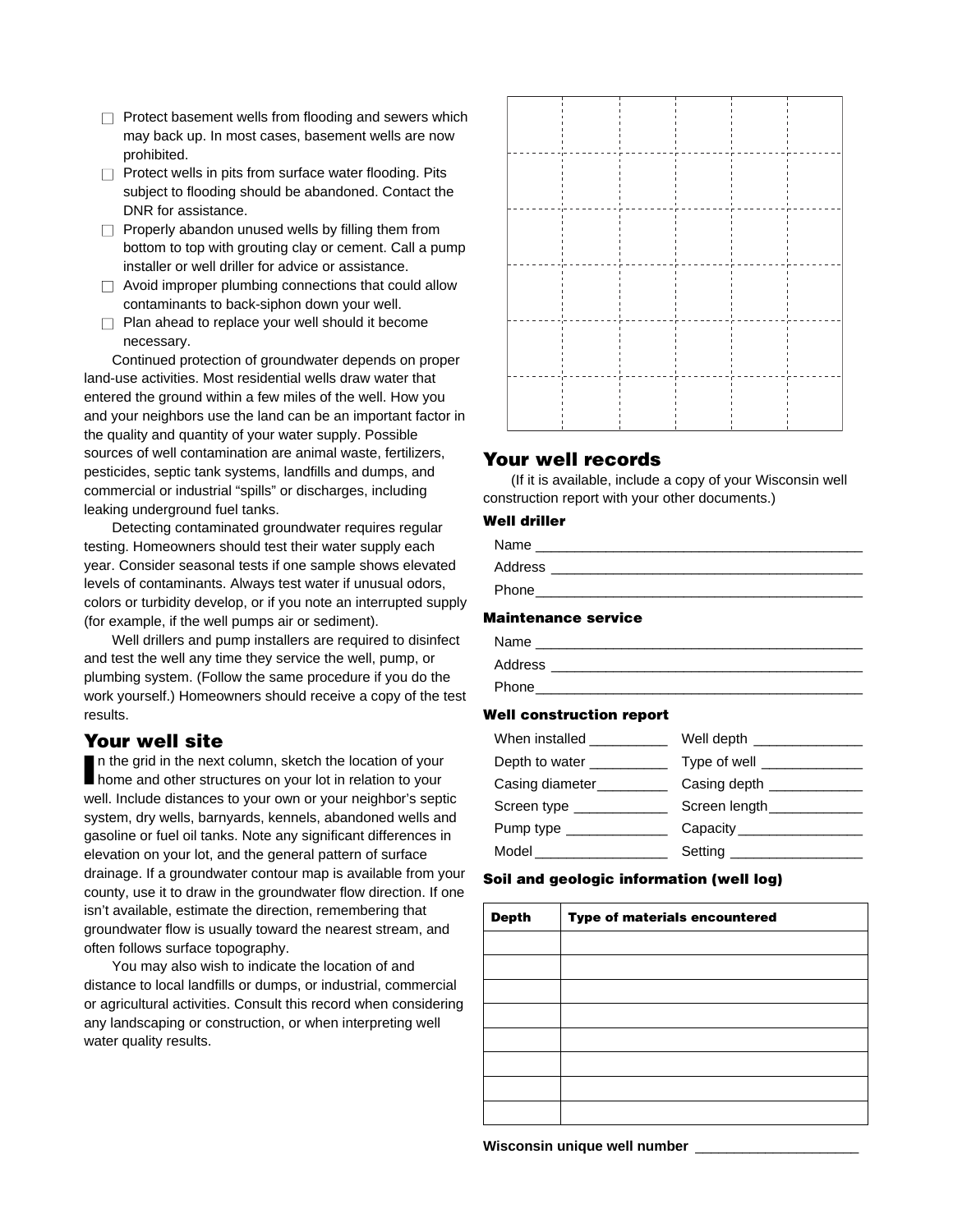# **Well and plumbing maintenance record**

(Also include here information on any water treatment devices installed in your house.)

| <b>Date</b> | <b>Work done</b> | Cost | Work done by: | <b>Comments</b> |
|-------------|------------------|------|---------------|-----------------|
|             |                  |      |               |                 |
|             |                  |      |               |                 |
|             |                  |      |               |                 |
|             |                  |      |               |                 |
|             |                  |      |               |                 |
|             |                  |      |               |                 |
|             |                  |      |               |                 |
|             |                  |      |               |                 |
|             |                  |      |               |                 |
|             |                  |      |               |                 |

## **Well water testing records**

(Also keep copies of the laboratory reports.)

| <b>Date</b> | <b>Total coliform</b><br>bacteria | <b>Nitrate-</b><br>nitrogen | <b>Fluoride</b> | Other* | <b>Reason for</b><br>sampling | Laboratory |
|-------------|-----------------------------------|-----------------------------|-----------------|--------|-------------------------------|------------|
|             |                                   |                             |                 |        |                               |            |
|             |                                   |                             |                 |        |                               |            |
|             |                                   |                             |                 |        |                               |            |
|             |                                   |                             |                 |        |                               |            |
|             |                                   |                             |                 |        |                               |            |
|             |                                   |                             |                 |        |                               |            |
|             |                                   |                             |                 |        |                               |            |
|             |                                   |                             |                 |        |                               |            |
|             |                                   |                             |                 |        |                               |            |
|             |                                   |                             |                 |        |                               |            |

\* See Tests for Drinking Water from Private Wells, WI DNR PUBL-DG-023 00REV

### **Water testing services**

- □ State Lab of Hygiene, 2601 Agriculture Drive, Box 7996, Madison, WI 53707, 1-800-442-4618
- □ Certified laboratories—see "Laboratories" in the business listings of the phone book or check the DNR web site.
- $\Box$  County or municipal public health offices.

### **Well construction reports**

- □ Well driller
- $\Box$  DNR regional offices
- □ Wisconsin Geological and Natural History Survey. Call (608) 262-7430 for a request form.